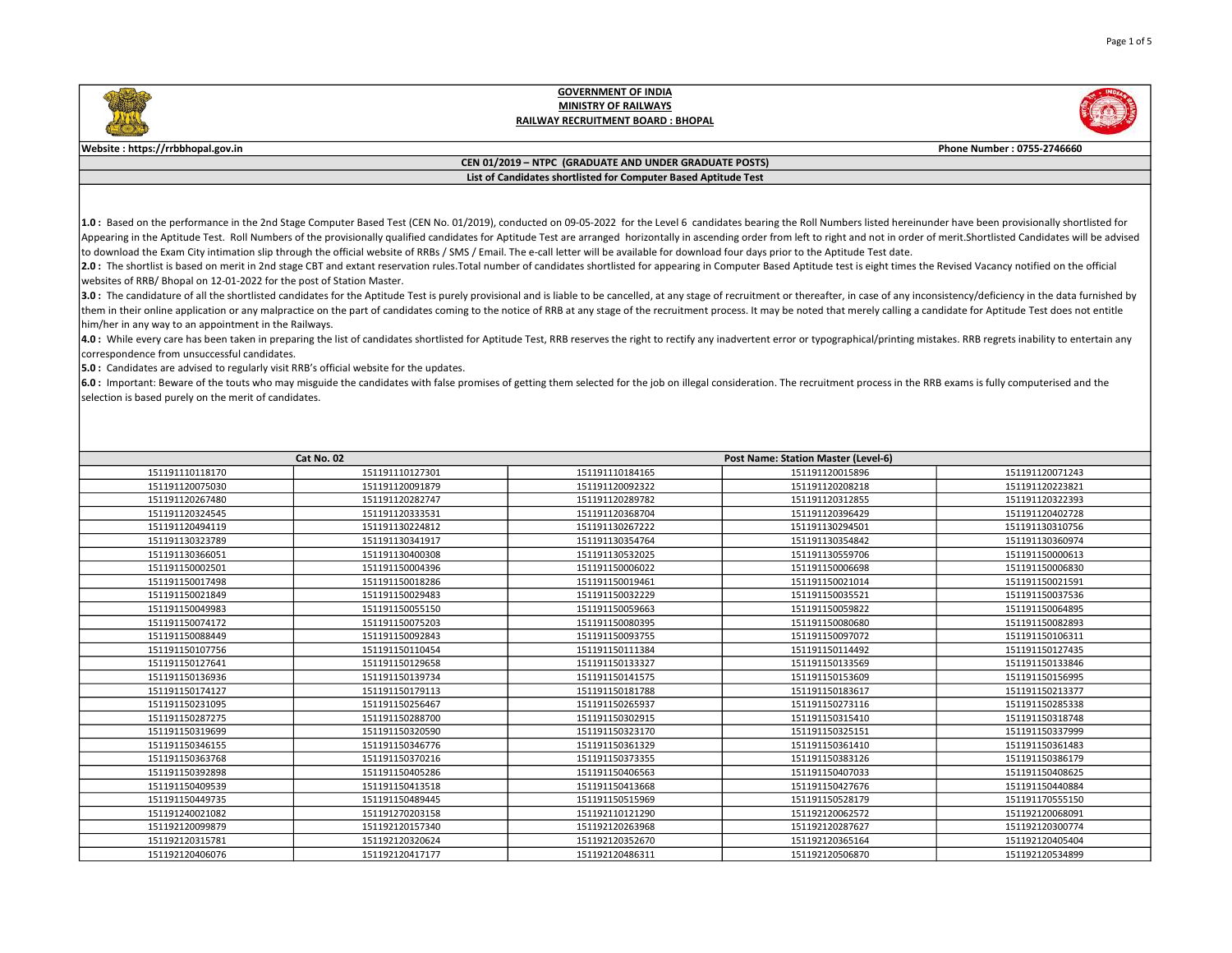

| Website: https://rrbbhopal.gov.in<br>Phone Number: 0755-2746660 |                 |                 |                 |                 |  |
|-----------------------------------------------------------------|-----------------|-----------------|-----------------|-----------------|--|
| CEN 01/2019 - NTPC (GRADUATE AND UNDER GRADUATE POSTS)          |                 |                 |                 |                 |  |
| 151192120551074                                                 | 151192120558524 | 151192130089824 | 151192130205844 | 151192130230173 |  |
| 151192130328702                                                 | 151192130403504 | 151192130413488 | 151192130547723 | 151192150007782 |  |
| 151192150009969                                                 | 151192150012203 | 151192150019125 | 151192150019162 | 151192150021985 |  |
| 151192150026893                                                 | 151192150055141 | 151192150059945 | 151192150060289 | 151192150072346 |  |
| 151192150076336                                                 | 151192150076341 | 151192150077573 | 151192150077845 | 151192150082050 |  |
| 151192150086270                                                 | 151192150086320 | 151192150087986 | 151192150088515 | 151192150089964 |  |
| 151192150090162                                                 | 151192150090721 | 151192150091065 | 151192150091612 | 151192150099853 |  |
| 151192150101813                                                 | 151192150102674 | 151192150119010 | 151192150123485 | 151192150123866 |  |
| 151192150127912                                                 | 151192150129798 | 151192150129885 | 151192150130658 | 151192150130718 |  |
| 151192150135722                                                 | 151192150136291 | 151192150136407 | 151192150151251 | 151192150154582 |  |
| 151192150155484                                                 | 151192150160486 | 151192150161972 | 151192150169936 | 151192150170455 |  |
| 151192150212645                                                 | 151192150219599 | 151192150219681 | 151192150223194 | 151192150225282 |  |
| 151192150227298                                                 | 151192150233011 | 151192150233828 | 151192150241027 | 151192150242236 |  |
| 151192150250578                                                 | 151192150251943 | 151192150252016 | 151192150252500 | 151192150254304 |  |
| 151192150256021                                                 | 151192150257062 | 151192150260508 | 151192150261996 | 151192150264219 |  |
| 151192150281431                                                 | 151192150282555 | 151192150288524 | 151192150292071 | 151192150293682 |  |
| 151192150296361                                                 | 151192150298457 | 151192150303427 | 151192150310362 | 151192150312412 |  |
| 151192150316687                                                 | 151192150325274 | 151192150326636 | 151192150329344 | 151192150346561 |  |
| 151192150347084                                                 | 151192150350721 | 151192150352078 | 151192150354761 | 151192150361424 |  |
| 151192150368904                                                 | 151192150370887 | 151192150371231 | 151192150372499 | 151192150372926 |  |
| 151192150374175                                                 | 151192150379883 | 151192150391295 | 151192150394696 | 151192150405449 |  |
| 151192150426897                                                 | 151192150438965 | 151192150471157 | 151192150486160 | 151192150494025 |  |
| 151192150496920                                                 | 151192150503821 | 151192150524345 | 151192150528825 | 151192150529761 |  |
| 151192170068193                                                 | 151192170166235 | 151192300013995 | 151193110123346 | 151193120072634 |  |
| 151193120136586                                                 | 151193120186934 | 151193120190107 | 151193120193817 | 151193120195459 |  |
| 151193120196193                                                 | 151193120196365 | 151193120196868 | 151193120203588 | 151193120217007 |  |
| 151193120229691                                                 | 151193120235884 | 151193120237055 | 151193120243839 | 151193120255337 |  |
| 151193120262952                                                 | 151193120270652 | 151193120283252 | 151193120283255 | 151193120296862 |  |
| 151193120298078                                                 | 151193120304257 | 151193120309544 | 151193120322435 | 151193120330703 |  |
| 151193120332428                                                 | 151193120352815 | 151193120355586 | 151193120362589 | 151193120367747 |  |
| 151193120368384                                                 | 151193120371797 | 151193120375011 | 151193120382695 | 151193120392776 |  |
| 151193120394007                                                 | 151193120399709 | 151193120405376 | 151193120412302 | 151193150001155 |  |
| 151193150022222                                                 | 151193150037662 | 151193150091872 | 151193150102317 | 151193150106615 |  |
| 151193150116012                                                 | 151193150132651 | 151193150154895 | 151193150190828 | 151193150221065 |  |
| 151193150246554                                                 | 151193150280077 | 151193150280149 | 151193150280559 | 151193150284833 |  |
| 151193150286127                                                 | 151193150286919 | 151193150288496 | 151193150309580 | 151193150325875 |  |
| 151193150326502                                                 | 151193150354863 | 151193150377946 | 151193150399872 | 151193150400905 |  |
| 151193150403918                                                 | 151193170248207 | 151194110062857 | 151194110069331 | 151194110122338 |  |
| 151194110126503                                                 | 151194110139470 | 151194110143879 | 151194120079746 | 151194120082376 |  |
| 151194120088829                                                 | 151194120104797 | 151194120106769 | 151194120108528 | 151194120124144 |  |
| 151194120125996                                                 | 151194120146877 | 151194120239044 | 151194120262169 | 151194120264252 |  |
| 151194120264848                                                 | 151194120279475 | 151194120290116 | 151194120295242 | 151194120326501 |  |
| 151194120334534                                                 | 151194120345320 | 151194120360449 | 151194120372215 | 151194120385991 |  |
| 151194120386137                                                 | 151194120407089 | 151194120417579 | 151194120417676 | 151194120423433 |  |
| 151194120428610                                                 | 151194120430467 | 151194120436519 | 151194120437893 | 151194120468303 |  |
| 151194120476103                                                 | 151194120478771 | 151194120494218 | 151194120494728 | 151194120508906 |  |
| 151194120509289                                                 | 151194120551954 | 151194130067323 | 151194130087702 | 151194130122937 |  |
| 151194130146165                                                 | 151194130205464 | 151194130220947 | 151194130223627 | 151194130242337 |  |
| 151194130251392                                                 | 151194130274365 | 151194130297352 | 151194130314316 | 151194130317193 |  |
| 151194130353198                                                 | 151194130374854 | 151194130377963 | 151194130378215 | 151194130393852 |  |
| 151194130395035                                                 | 151194130409242 | 151194130525196 | 151194130531407 | 151194130536368 |  |
|                                                                 |                 |                 |                 |                 |  |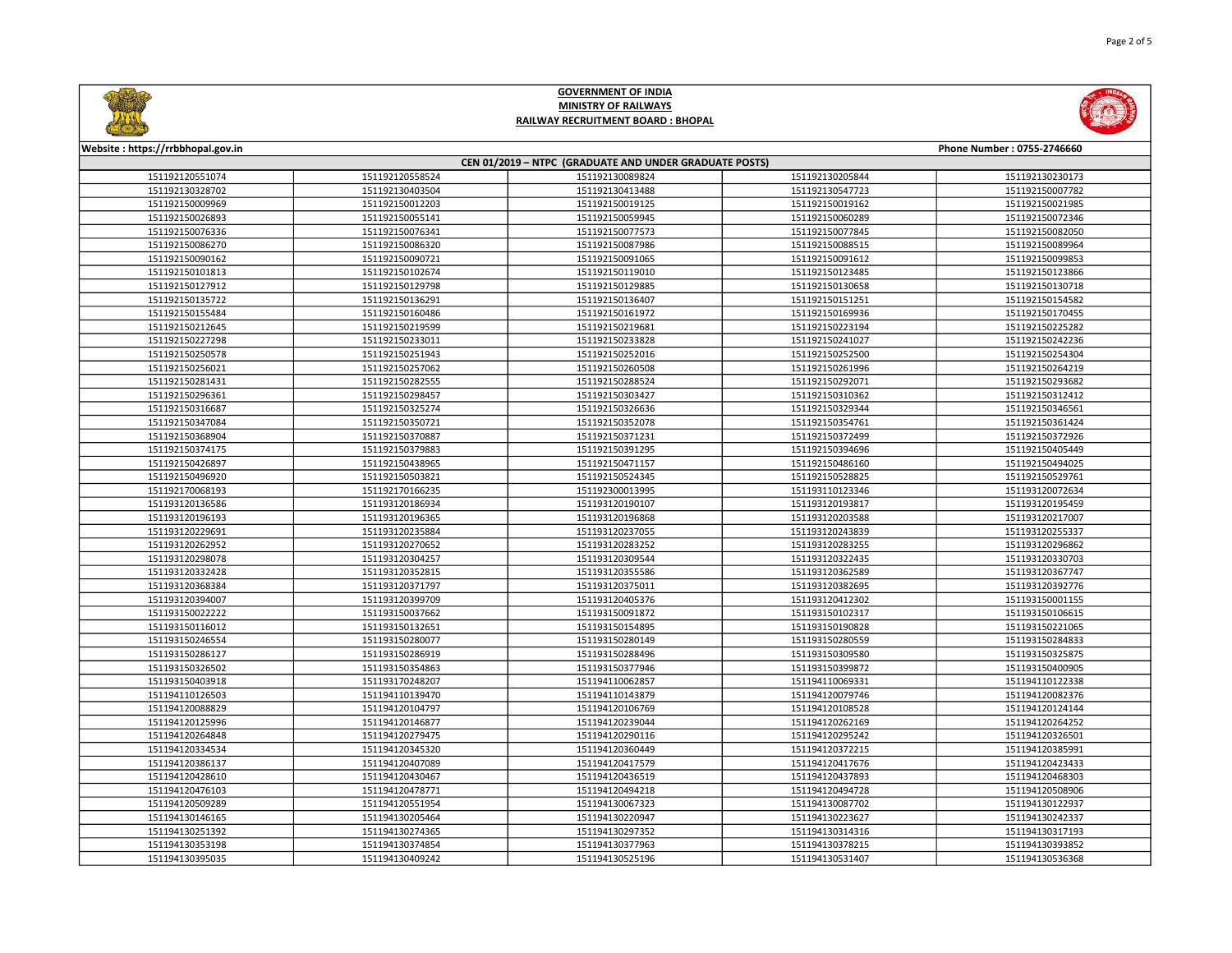



| Website: https://rrbbhopal.gov.in                      |                                    |                                    |                                    | Phone Number: 0755-2746660         |  |
|--------------------------------------------------------|------------------------------------|------------------------------------|------------------------------------|------------------------------------|--|
| CEN 01/2019 - NTPC (GRADUATE AND UNDER GRADUATE POSTS) |                                    |                                    |                                    |                                    |  |
| 151194130556714                                        | 151194140530222                    | 151194150000154                    | 151194150000881                    | 151194150003498                    |  |
| 151194150005090                                        | 151194150005799                    | 151194150006058                    | 151194150007135                    | 151194150007213                    |  |
| 151194150010905                                        | 151194150011104                    | 151194150011459                    | 151194150011519                    | 151194150012298                    |  |
| 151194150013252                                        | 151194150017257                    | 151194150018949                    | 151194150019355                    | 151194150019405                    |  |
| 151194150022414                                        | 151194150026126                    | 151194150026440                    | 151194150030992                    | 151194150033605                    |  |
| 151194150034452                                        | 151194150034638                    | 151194150037900                    | 151194150038620                    | 151194150038858                    |  |
| 151194150042260                                        | 151194150044236                    | 151194150045942                    | 151194150046345                    | 151194150048185                    |  |
| 151194150048639                                        | 151194150048835                    | 151194150051692                    | 151194150055700                    | 151194150056150                    |  |
| 151194150056398                                        | 151194150056470                    | 151194150057635                    | 151194150061664                    | 151194150061962                    |  |
| 151194150067219                                        | 151194150067437                    | 151194150067780                    | 151194150069297                    | 151194150072387                    |  |
| 151194150074974                                        | 151194150078011                    | 151194150078945                    | 151194150079775                    | 151194150079909                    |  |
| 151194150080503                                        | 151194150081711                    | 151194150081975                    | 151194150082102                    | 151194150082615                    |  |
| 151194150082908                                        | 151194150084320                    | 151194150084555                    | 151194150086527                    | 151194150086535                    |  |
| 151194150087776                                        | 151194150088300                    | 151194150089716                    | 151194150090400                    | 151194150091437                    |  |
| 151194150091854                                        | 151194150092460                    | 151194150093078                    | 151194150093449                    | 151194150095590                    |  |
| 151194150095675                                        | 151194150095717                    | 151194150095956                    | 151194150096122                    | 151194150098914                    |  |
| 151194150099648                                        | 151194150101720                    | 151194150103098                    | 151194150103562                    | 151194150103626                    |  |
| 151194150105930                                        | 151194150106008                    | 151194150108500                    | 151194150112252                    | 151194150114767                    |  |
| 151194150115010                                        | 151194150115114                    | 151194150117552                    | 151194150117617                    | 151194150118131                    |  |
| 151194150119039                                        | 151194150119068                    | 151194150120335                    | 151194150120748                    | 151194150120910                    |  |
| 151194150121002                                        | 151194150121362                    | 151194150121820                    | 151194150123159                    | 151194150125741                    |  |
| 151194150126278                                        | 151194150128696                    | 151194150129168                    | 151194150133189                    | 151194150134217                    |  |
| 151194150134472                                        | 151194150134591                    | 151194150135912                    | 151194150137586                    | 151194150137738                    |  |
| 151194150138698                                        | 151194150141100                    | 151194150141286                    | 151194150142474                    | 151194150143215                    |  |
| 151194150144806                                        | 151194150146020                    | 151194150146250                    | 151194150147387                    | 151194150148378                    |  |
| 151194150148386                                        | 151194150149357                    | 151194150154362                    | 151194150154490                    | 151194150155020                    |  |
| 151194150157043                                        | 151194150157165                    | 151194150157684                    | 151194150158840                    | 151194150159295                    |  |
| 151194150161025                                        | 151194150162222                    | 151194150162789                    | 151194150164226                    | 151194150165426                    |  |
| 151194150166184                                        | 151194150166230                    | 151194150167594                    | 151194150167864                    | 151194150168408                    |  |
| 151194150168865                                        | 151194150169720                    | 151194150170412                    | 151194150171803                    | 151194150172390                    |  |
| 151194150174068                                        | 151194150174451                    | 151194150175082                    | 151194150176432                    | 151194150176960                    |  |
| 151194150177031                                        | 151194150177391                    | 151194150177728                    | 151194150178949                    | 151194150179861                    |  |
| 151194150180236                                        | 151194150182615                    | 151194150182892                    | 151194150184455                    | 151194150186820                    |  |
| 151194150191621                                        | 151194150193427                    | 151194150198707                    | 151194150200281                    | 151194150200752                    |  |
| 151194150201342                                        | 151194150208082                    | 151194150215141                    | 151194150217729                    | 151194150221162                    |  |
| 151194150221871                                        | 151194150222783                    | 151194150225608                    | 151194150228916                    | 151194150229363                    |  |
| 151194150231243                                        | 151194150234138                    | 151194150234150                    | 151194150236998                    | 151194150243244                    |  |
| 151194150243747                                        | 151194150244406                    | 151194150244955                    | 151194150245623                    | 151194150248843                    |  |
| 151194150249059                                        | 151194150251417                    | 151194150251424                    | 151194150251812                    | 151194150251825                    |  |
| 151194150253381                                        | 151194150253414                    | 151194150254678                    | 151194150257900                    | 151194150258932                    |  |
| 151194150260319                                        | 151194150263563                    | 151194150266644                    | 151194150267590                    | 151194150269287                    |  |
| 151194150269336                                        | 151194150271652                    | 151194150272498                    | 151194150273328                    | 151194150274231                    |  |
| 151194150277759                                        | 151194150279066                    | 151194150280211                    | 151194150282124                    | 151194150283518                    |  |
| 151194150283988                                        | 151194150284115                    | 151194150285622                    | 151194150285971                    | 151194150287135                    |  |
| 151194150287573                                        | 151194150290199                    | 151194150292008                    | 151194150294637                    | 151194150297880                    |  |
|                                                        |                                    |                                    |                                    |                                    |  |
| 151194150298641                                        | 151194150299317<br>151194150306887 | 151194150300436                    | 151194150300736<br>151194150312096 | 151194150302342                    |  |
| 151194150304852                                        |                                    | 151194150307659                    | 151194150316454                    | 151194150313504                    |  |
| 151194150314286<br>151194150321484                     | 151194150315167<br>151194150323524 | 151194150315812<br>151194150325460 | 151194150325486                    | 151194150316856<br>151194150329289 |  |
| 151194150329342                                        | 151194150332640                    | 151194150334823                    | 151194150337820                    | 151194150340383                    |  |
| 151194150346546                                        | 151194150348684                    | 151194150351079                    | 151194150351436                    | 151194150351620                    |  |
|                                                        |                                    |                                    |                                    |                                    |  |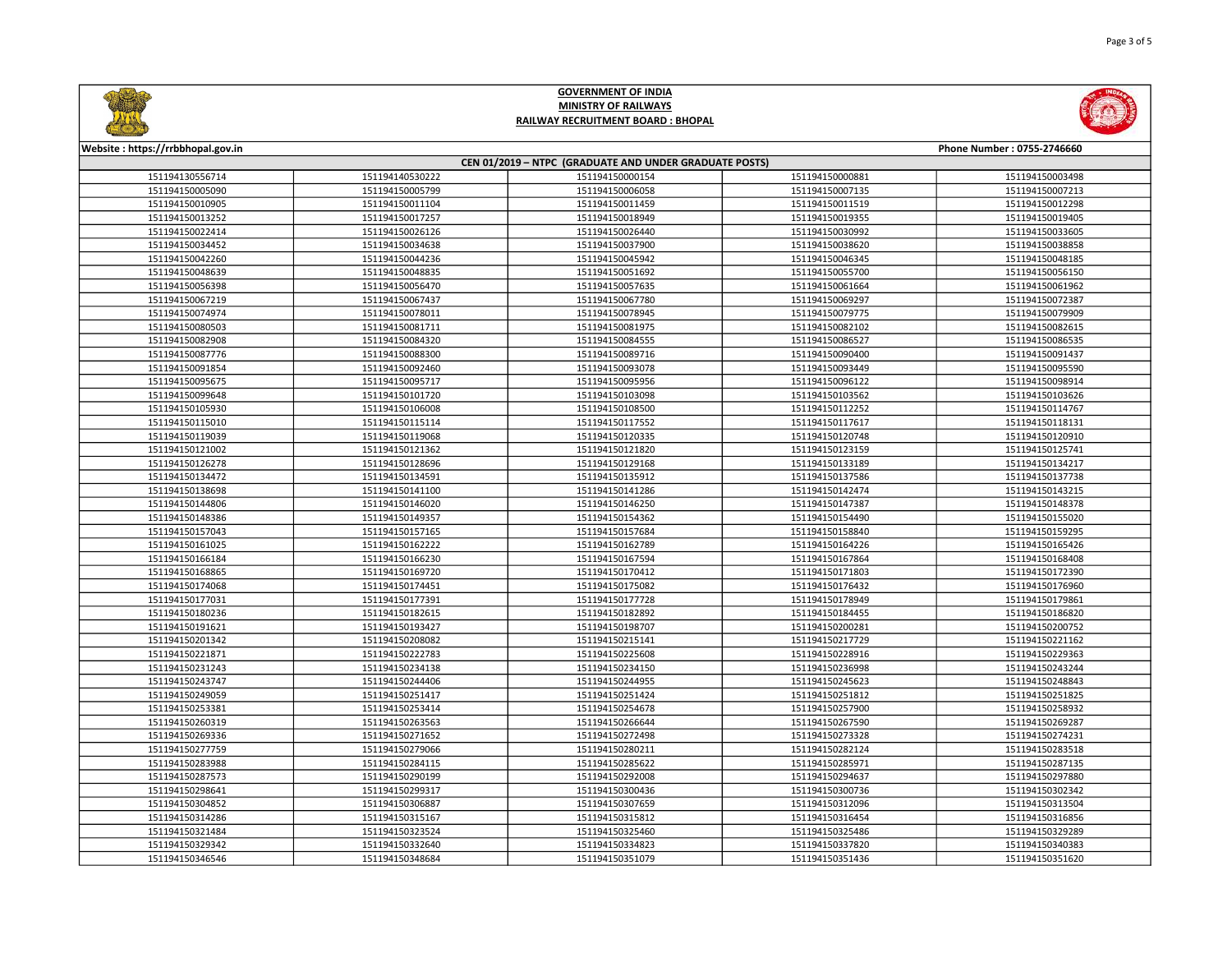



| CEN 01/2019 - NTPC (GRADUATE AND UNDER GRADUATE POSTS)<br>151194150352210<br>151194150354803<br>151194150355263<br>151194150355825<br>151194150356693<br>151194150356826<br>151194150358391<br>151194150359319<br>151194150360917<br>151194150361392<br>151194150361458<br>151194150361626<br>151194150362606<br>151194150363102<br>151194150364480<br>151194150364553<br>151194150365296<br>151194150367358<br>151194150367484<br>151194150369041<br>151194150370463<br>151194150371308<br>151194150372171<br>151194150373813<br>151194150373832<br>151194150373872<br>151194150381717<br>151194150381736<br>151194150383998<br>151194150385876<br>151194150386010<br>151194150390038<br>151194150391376<br>151194150392961<br>151194150393428<br>151194150395368<br>151194150395423<br>151194150397278<br>151194150400278<br>151194150401588<br>151194150405602<br>151194150407505<br>151194150403532<br>151194150407325<br>151194150411125<br>151194150411447<br>151194150411499<br>151194150412751<br>151194150420499<br>151194150426219<br>151194150430049<br>151194150434489<br>151194150434669<br>151194150438391<br>151194150438402<br>151194150440497<br>151194150442068<br>151194150445578<br>151194150448035<br>151194150451917<br>151194150453883<br>151194150458616<br>151194150461004<br>151194150463232<br>151194150464886<br>151194150476744<br>151194150483662<br>151194150485220<br>151194150488815<br>151194150488830<br>151194150502678<br>151194150504825<br>151194150506917<br>151194150490537<br>151194150509009<br>151194150509439<br>151194150509660<br>151194150513158<br>151194150513374<br>151194150515426<br>151194150516789<br>151194150521150<br>151194150521801<br>151194150522791<br>151194150527197<br>151194150528767<br>151194150529342<br>151194150534742<br>151194150535613<br>151194150537934<br>151194150538219<br>151194150538264<br>151194150538930<br>151194150540087<br>151194150540755<br>151194150540923<br>151194150541819<br>151194150543862<br>151194150553579<br>151194160000698<br>151194170028388<br>151194170040856<br>151194170077375<br>151194170169056<br>151194170206649<br>151194170480961<br>151194190166694<br>151194190513596<br>151194190514176<br>151194240052902<br>151194260013927<br>151194260201039<br>151194260375089<br>151194260385022<br>151194270202137<br>151194300438790<br>151194300446834<br>151195110207003<br>151195120157086<br>151195120206521<br>151195120222209<br>151195120237040<br>151195120244521<br>151195120245341<br>151195120216911<br>151195120281268<br>151195120249821<br>151195120263001<br>151195120269765<br>151195120305858<br>151195120306218<br>151195120310475<br>151195120315771<br>151195120323790<br>151195120334962<br>151195120354985<br>151195120368607<br>151195120393329<br>151195130013031<br>151195130015345<br>151195130015453<br>151195130029057<br>151195130039306<br>151195130046833<br>151195130046866<br>151195130058069<br>151195130053088<br>151195130058391<br>151195130207259<br>151195130222180<br>151195130245920<br>151195150001038<br>151195150001147<br>151195150001450<br>151195150005197<br>151195150011841<br>151195150012826<br>151195150013143<br>151195150013271<br>151195150005860<br>151195150013588<br>151195150013662<br>151195150013861<br>151195150013939<br>151195150014008<br>151195150014136<br>151195150014462<br>151195150014828<br>151195150014831<br>151195150014990<br>151195150015004<br>151195150015123<br>151195150015136<br>151195150015353<br>151195150016718<br>151195150016741<br>151195150018204<br>151195150025407<br>151195150026366<br>151195150027123<br>151195150027297<br>151195150027321<br>151195150027324<br>151195150027545<br>151195150027666<br>151195150027699<br>151195150027860<br>151195150027879<br>151195150027685<br>151195150027768<br>151195150027891<br>151195150027923<br>151195150027999<br>151195150028475<br>151195150028740<br>151195150028987<br>151195150029011<br>151195150029159<br>151195150030207<br>151195150030549<br>151195150032122<br>151195150035767<br>151195150037701<br>151195150037827<br>151195150038966<br>151195150039106<br>151195150039366<br>151195150039399<br>151195150039431<br>151195150039439<br>151195150039566<br>151195150039623<br>151195150039565<br>151195150039621<br>151195150040111<br>151195150040513<br>151195150040746<br>151195150040761<br>151195150040832<br>151195150040847<br>151195150042131<br>151195150044391<br>151195150046166<br>151195150046192<br>151195150046719<br>151195150046826<br>151195150046977<br>151195150047114<br>151195150047126<br>151195150047131<br>151195150051422<br>151195150052345<br>151195150052432<br>151195150052628<br>151195150052726<br>151195150052991<br>151195150057980<br>151195150052938<br>151195150053105<br>151195150058054<br>151195150058202<br>151195150058282<br>151195150058582<br>151195150058595<br>151195150058621<br>151195150201875<br>151195150202673<br>151195150202845<br>151195150203069<br>151195150204276<br>151195150204691<br>151195150204889<br>151195150204917<br>151195150205733<br>151195150204374 | Website: https://rrbbhopal.gov.in<br>Phone Number: 0755-2746660 |  |  |  |  |  |
|-----------------------------------------------------------------------------------------------------------------------------------------------------------------------------------------------------------------------------------------------------------------------------------------------------------------------------------------------------------------------------------------------------------------------------------------------------------------------------------------------------------------------------------------------------------------------------------------------------------------------------------------------------------------------------------------------------------------------------------------------------------------------------------------------------------------------------------------------------------------------------------------------------------------------------------------------------------------------------------------------------------------------------------------------------------------------------------------------------------------------------------------------------------------------------------------------------------------------------------------------------------------------------------------------------------------------------------------------------------------------------------------------------------------------------------------------------------------------------------------------------------------------------------------------------------------------------------------------------------------------------------------------------------------------------------------------------------------------------------------------------------------------------------------------------------------------------------------------------------------------------------------------------------------------------------------------------------------------------------------------------------------------------------------------------------------------------------------------------------------------------------------------------------------------------------------------------------------------------------------------------------------------------------------------------------------------------------------------------------------------------------------------------------------------------------------------------------------------------------------------------------------------------------------------------------------------------------------------------------------------------------------------------------------------------------------------------------------------------------------------------------------------------------------------------------------------------------------------------------------------------------------------------------------------------------------------------------------------------------------------------------------------------------------------------------------------------------------------------------------------------------------------------------------------------------------------------------------------------------------------------------------------------------------------------------------------------------------------------------------------------------------------------------------------------------------------------------------------------------------------------------------------------------------------------------------------------------------------------------------------------------------------------------------------------------------------------------------------------------------------------------------------------------------------------------------------------------------------------------------------------------------------------------------------------------------------------------------------------------------------------------------------------------------------------------------------------------------------------------------------------------------------------------------------------------------------------------------------------------------------------------------------------------------------------------------------------------------------------------------------------------------------------------------------------------------------------------------------------------------------------------------------------------------------------------------------------------------------------------------------------------------------------------------------------------------------------------------------------------------------------------------------------------------------------------------------------------------------------------------------------------------------------------------------------------------------------------------------------------------------------------------------------------------------------------------------------------------------------|-----------------------------------------------------------------|--|--|--|--|--|
|                                                                                                                                                                                                                                                                                                                                                                                                                                                                                                                                                                                                                                                                                                                                                                                                                                                                                                                                                                                                                                                                                                                                                                                                                                                                                                                                                                                                                                                                                                                                                                                                                                                                                                                                                                                                                                                                                                                                                                                                                                                                                                                                                                                                                                                                                                                                                                                                                                                                                                                                                                                                                                                                                                                                                                                                                                                                                                                                                                                                                                                                                                                                                                                                                                                                                                                                                                                                                                                                                                                                                                                                                                                                                                                                                                                                                                                                                                                                                                                                                                                                                                                                                                                                                                                                                                                                                                                                                                                                                                                                                                                                                                                                                                                                                                                                                                                                                                                                                                                                                                                                                                     |                                                                 |  |  |  |  |  |
|                                                                                                                                                                                                                                                                                                                                                                                                                                                                                                                                                                                                                                                                                                                                                                                                                                                                                                                                                                                                                                                                                                                                                                                                                                                                                                                                                                                                                                                                                                                                                                                                                                                                                                                                                                                                                                                                                                                                                                                                                                                                                                                                                                                                                                                                                                                                                                                                                                                                                                                                                                                                                                                                                                                                                                                                                                                                                                                                                                                                                                                                                                                                                                                                                                                                                                                                                                                                                                                                                                                                                                                                                                                                                                                                                                                                                                                                                                                                                                                                                                                                                                                                                                                                                                                                                                                                                                                                                                                                                                                                                                                                                                                                                                                                                                                                                                                                                                                                                                                                                                                                                                     |                                                                 |  |  |  |  |  |
|                                                                                                                                                                                                                                                                                                                                                                                                                                                                                                                                                                                                                                                                                                                                                                                                                                                                                                                                                                                                                                                                                                                                                                                                                                                                                                                                                                                                                                                                                                                                                                                                                                                                                                                                                                                                                                                                                                                                                                                                                                                                                                                                                                                                                                                                                                                                                                                                                                                                                                                                                                                                                                                                                                                                                                                                                                                                                                                                                                                                                                                                                                                                                                                                                                                                                                                                                                                                                                                                                                                                                                                                                                                                                                                                                                                                                                                                                                                                                                                                                                                                                                                                                                                                                                                                                                                                                                                                                                                                                                                                                                                                                                                                                                                                                                                                                                                                                                                                                                                                                                                                                                     |                                                                 |  |  |  |  |  |
|                                                                                                                                                                                                                                                                                                                                                                                                                                                                                                                                                                                                                                                                                                                                                                                                                                                                                                                                                                                                                                                                                                                                                                                                                                                                                                                                                                                                                                                                                                                                                                                                                                                                                                                                                                                                                                                                                                                                                                                                                                                                                                                                                                                                                                                                                                                                                                                                                                                                                                                                                                                                                                                                                                                                                                                                                                                                                                                                                                                                                                                                                                                                                                                                                                                                                                                                                                                                                                                                                                                                                                                                                                                                                                                                                                                                                                                                                                                                                                                                                                                                                                                                                                                                                                                                                                                                                                                                                                                                                                                                                                                                                                                                                                                                                                                                                                                                                                                                                                                                                                                                                                     |                                                                 |  |  |  |  |  |
|                                                                                                                                                                                                                                                                                                                                                                                                                                                                                                                                                                                                                                                                                                                                                                                                                                                                                                                                                                                                                                                                                                                                                                                                                                                                                                                                                                                                                                                                                                                                                                                                                                                                                                                                                                                                                                                                                                                                                                                                                                                                                                                                                                                                                                                                                                                                                                                                                                                                                                                                                                                                                                                                                                                                                                                                                                                                                                                                                                                                                                                                                                                                                                                                                                                                                                                                                                                                                                                                                                                                                                                                                                                                                                                                                                                                                                                                                                                                                                                                                                                                                                                                                                                                                                                                                                                                                                                                                                                                                                                                                                                                                                                                                                                                                                                                                                                                                                                                                                                                                                                                                                     |                                                                 |  |  |  |  |  |
|                                                                                                                                                                                                                                                                                                                                                                                                                                                                                                                                                                                                                                                                                                                                                                                                                                                                                                                                                                                                                                                                                                                                                                                                                                                                                                                                                                                                                                                                                                                                                                                                                                                                                                                                                                                                                                                                                                                                                                                                                                                                                                                                                                                                                                                                                                                                                                                                                                                                                                                                                                                                                                                                                                                                                                                                                                                                                                                                                                                                                                                                                                                                                                                                                                                                                                                                                                                                                                                                                                                                                                                                                                                                                                                                                                                                                                                                                                                                                                                                                                                                                                                                                                                                                                                                                                                                                                                                                                                                                                                                                                                                                                                                                                                                                                                                                                                                                                                                                                                                                                                                                                     |                                                                 |  |  |  |  |  |
|                                                                                                                                                                                                                                                                                                                                                                                                                                                                                                                                                                                                                                                                                                                                                                                                                                                                                                                                                                                                                                                                                                                                                                                                                                                                                                                                                                                                                                                                                                                                                                                                                                                                                                                                                                                                                                                                                                                                                                                                                                                                                                                                                                                                                                                                                                                                                                                                                                                                                                                                                                                                                                                                                                                                                                                                                                                                                                                                                                                                                                                                                                                                                                                                                                                                                                                                                                                                                                                                                                                                                                                                                                                                                                                                                                                                                                                                                                                                                                                                                                                                                                                                                                                                                                                                                                                                                                                                                                                                                                                                                                                                                                                                                                                                                                                                                                                                                                                                                                                                                                                                                                     |                                                                 |  |  |  |  |  |
|                                                                                                                                                                                                                                                                                                                                                                                                                                                                                                                                                                                                                                                                                                                                                                                                                                                                                                                                                                                                                                                                                                                                                                                                                                                                                                                                                                                                                                                                                                                                                                                                                                                                                                                                                                                                                                                                                                                                                                                                                                                                                                                                                                                                                                                                                                                                                                                                                                                                                                                                                                                                                                                                                                                                                                                                                                                                                                                                                                                                                                                                                                                                                                                                                                                                                                                                                                                                                                                                                                                                                                                                                                                                                                                                                                                                                                                                                                                                                                                                                                                                                                                                                                                                                                                                                                                                                                                                                                                                                                                                                                                                                                                                                                                                                                                                                                                                                                                                                                                                                                                                                                     |                                                                 |  |  |  |  |  |
|                                                                                                                                                                                                                                                                                                                                                                                                                                                                                                                                                                                                                                                                                                                                                                                                                                                                                                                                                                                                                                                                                                                                                                                                                                                                                                                                                                                                                                                                                                                                                                                                                                                                                                                                                                                                                                                                                                                                                                                                                                                                                                                                                                                                                                                                                                                                                                                                                                                                                                                                                                                                                                                                                                                                                                                                                                                                                                                                                                                                                                                                                                                                                                                                                                                                                                                                                                                                                                                                                                                                                                                                                                                                                                                                                                                                                                                                                                                                                                                                                                                                                                                                                                                                                                                                                                                                                                                                                                                                                                                                                                                                                                                                                                                                                                                                                                                                                                                                                                                                                                                                                                     |                                                                 |  |  |  |  |  |
|                                                                                                                                                                                                                                                                                                                                                                                                                                                                                                                                                                                                                                                                                                                                                                                                                                                                                                                                                                                                                                                                                                                                                                                                                                                                                                                                                                                                                                                                                                                                                                                                                                                                                                                                                                                                                                                                                                                                                                                                                                                                                                                                                                                                                                                                                                                                                                                                                                                                                                                                                                                                                                                                                                                                                                                                                                                                                                                                                                                                                                                                                                                                                                                                                                                                                                                                                                                                                                                                                                                                                                                                                                                                                                                                                                                                                                                                                                                                                                                                                                                                                                                                                                                                                                                                                                                                                                                                                                                                                                                                                                                                                                                                                                                                                                                                                                                                                                                                                                                                                                                                                                     |                                                                 |  |  |  |  |  |
|                                                                                                                                                                                                                                                                                                                                                                                                                                                                                                                                                                                                                                                                                                                                                                                                                                                                                                                                                                                                                                                                                                                                                                                                                                                                                                                                                                                                                                                                                                                                                                                                                                                                                                                                                                                                                                                                                                                                                                                                                                                                                                                                                                                                                                                                                                                                                                                                                                                                                                                                                                                                                                                                                                                                                                                                                                                                                                                                                                                                                                                                                                                                                                                                                                                                                                                                                                                                                                                                                                                                                                                                                                                                                                                                                                                                                                                                                                                                                                                                                                                                                                                                                                                                                                                                                                                                                                                                                                                                                                                                                                                                                                                                                                                                                                                                                                                                                                                                                                                                                                                                                                     |                                                                 |  |  |  |  |  |
|                                                                                                                                                                                                                                                                                                                                                                                                                                                                                                                                                                                                                                                                                                                                                                                                                                                                                                                                                                                                                                                                                                                                                                                                                                                                                                                                                                                                                                                                                                                                                                                                                                                                                                                                                                                                                                                                                                                                                                                                                                                                                                                                                                                                                                                                                                                                                                                                                                                                                                                                                                                                                                                                                                                                                                                                                                                                                                                                                                                                                                                                                                                                                                                                                                                                                                                                                                                                                                                                                                                                                                                                                                                                                                                                                                                                                                                                                                                                                                                                                                                                                                                                                                                                                                                                                                                                                                                                                                                                                                                                                                                                                                                                                                                                                                                                                                                                                                                                                                                                                                                                                                     |                                                                 |  |  |  |  |  |
|                                                                                                                                                                                                                                                                                                                                                                                                                                                                                                                                                                                                                                                                                                                                                                                                                                                                                                                                                                                                                                                                                                                                                                                                                                                                                                                                                                                                                                                                                                                                                                                                                                                                                                                                                                                                                                                                                                                                                                                                                                                                                                                                                                                                                                                                                                                                                                                                                                                                                                                                                                                                                                                                                                                                                                                                                                                                                                                                                                                                                                                                                                                                                                                                                                                                                                                                                                                                                                                                                                                                                                                                                                                                                                                                                                                                                                                                                                                                                                                                                                                                                                                                                                                                                                                                                                                                                                                                                                                                                                                                                                                                                                                                                                                                                                                                                                                                                                                                                                                                                                                                                                     |                                                                 |  |  |  |  |  |
|                                                                                                                                                                                                                                                                                                                                                                                                                                                                                                                                                                                                                                                                                                                                                                                                                                                                                                                                                                                                                                                                                                                                                                                                                                                                                                                                                                                                                                                                                                                                                                                                                                                                                                                                                                                                                                                                                                                                                                                                                                                                                                                                                                                                                                                                                                                                                                                                                                                                                                                                                                                                                                                                                                                                                                                                                                                                                                                                                                                                                                                                                                                                                                                                                                                                                                                                                                                                                                                                                                                                                                                                                                                                                                                                                                                                                                                                                                                                                                                                                                                                                                                                                                                                                                                                                                                                                                                                                                                                                                                                                                                                                                                                                                                                                                                                                                                                                                                                                                                                                                                                                                     |                                                                 |  |  |  |  |  |
|                                                                                                                                                                                                                                                                                                                                                                                                                                                                                                                                                                                                                                                                                                                                                                                                                                                                                                                                                                                                                                                                                                                                                                                                                                                                                                                                                                                                                                                                                                                                                                                                                                                                                                                                                                                                                                                                                                                                                                                                                                                                                                                                                                                                                                                                                                                                                                                                                                                                                                                                                                                                                                                                                                                                                                                                                                                                                                                                                                                                                                                                                                                                                                                                                                                                                                                                                                                                                                                                                                                                                                                                                                                                                                                                                                                                                                                                                                                                                                                                                                                                                                                                                                                                                                                                                                                                                                                                                                                                                                                                                                                                                                                                                                                                                                                                                                                                                                                                                                                                                                                                                                     |                                                                 |  |  |  |  |  |
|                                                                                                                                                                                                                                                                                                                                                                                                                                                                                                                                                                                                                                                                                                                                                                                                                                                                                                                                                                                                                                                                                                                                                                                                                                                                                                                                                                                                                                                                                                                                                                                                                                                                                                                                                                                                                                                                                                                                                                                                                                                                                                                                                                                                                                                                                                                                                                                                                                                                                                                                                                                                                                                                                                                                                                                                                                                                                                                                                                                                                                                                                                                                                                                                                                                                                                                                                                                                                                                                                                                                                                                                                                                                                                                                                                                                                                                                                                                                                                                                                                                                                                                                                                                                                                                                                                                                                                                                                                                                                                                                                                                                                                                                                                                                                                                                                                                                                                                                                                                                                                                                                                     |                                                                 |  |  |  |  |  |
|                                                                                                                                                                                                                                                                                                                                                                                                                                                                                                                                                                                                                                                                                                                                                                                                                                                                                                                                                                                                                                                                                                                                                                                                                                                                                                                                                                                                                                                                                                                                                                                                                                                                                                                                                                                                                                                                                                                                                                                                                                                                                                                                                                                                                                                                                                                                                                                                                                                                                                                                                                                                                                                                                                                                                                                                                                                                                                                                                                                                                                                                                                                                                                                                                                                                                                                                                                                                                                                                                                                                                                                                                                                                                                                                                                                                                                                                                                                                                                                                                                                                                                                                                                                                                                                                                                                                                                                                                                                                                                                                                                                                                                                                                                                                                                                                                                                                                                                                                                                                                                                                                                     |                                                                 |  |  |  |  |  |
|                                                                                                                                                                                                                                                                                                                                                                                                                                                                                                                                                                                                                                                                                                                                                                                                                                                                                                                                                                                                                                                                                                                                                                                                                                                                                                                                                                                                                                                                                                                                                                                                                                                                                                                                                                                                                                                                                                                                                                                                                                                                                                                                                                                                                                                                                                                                                                                                                                                                                                                                                                                                                                                                                                                                                                                                                                                                                                                                                                                                                                                                                                                                                                                                                                                                                                                                                                                                                                                                                                                                                                                                                                                                                                                                                                                                                                                                                                                                                                                                                                                                                                                                                                                                                                                                                                                                                                                                                                                                                                                                                                                                                                                                                                                                                                                                                                                                                                                                                                                                                                                                                                     |                                                                 |  |  |  |  |  |
|                                                                                                                                                                                                                                                                                                                                                                                                                                                                                                                                                                                                                                                                                                                                                                                                                                                                                                                                                                                                                                                                                                                                                                                                                                                                                                                                                                                                                                                                                                                                                                                                                                                                                                                                                                                                                                                                                                                                                                                                                                                                                                                                                                                                                                                                                                                                                                                                                                                                                                                                                                                                                                                                                                                                                                                                                                                                                                                                                                                                                                                                                                                                                                                                                                                                                                                                                                                                                                                                                                                                                                                                                                                                                                                                                                                                                                                                                                                                                                                                                                                                                                                                                                                                                                                                                                                                                                                                                                                                                                                                                                                                                                                                                                                                                                                                                                                                                                                                                                                                                                                                                                     |                                                                 |  |  |  |  |  |
|                                                                                                                                                                                                                                                                                                                                                                                                                                                                                                                                                                                                                                                                                                                                                                                                                                                                                                                                                                                                                                                                                                                                                                                                                                                                                                                                                                                                                                                                                                                                                                                                                                                                                                                                                                                                                                                                                                                                                                                                                                                                                                                                                                                                                                                                                                                                                                                                                                                                                                                                                                                                                                                                                                                                                                                                                                                                                                                                                                                                                                                                                                                                                                                                                                                                                                                                                                                                                                                                                                                                                                                                                                                                                                                                                                                                                                                                                                                                                                                                                                                                                                                                                                                                                                                                                                                                                                                                                                                                                                                                                                                                                                                                                                                                                                                                                                                                                                                                                                                                                                                                                                     |                                                                 |  |  |  |  |  |
|                                                                                                                                                                                                                                                                                                                                                                                                                                                                                                                                                                                                                                                                                                                                                                                                                                                                                                                                                                                                                                                                                                                                                                                                                                                                                                                                                                                                                                                                                                                                                                                                                                                                                                                                                                                                                                                                                                                                                                                                                                                                                                                                                                                                                                                                                                                                                                                                                                                                                                                                                                                                                                                                                                                                                                                                                                                                                                                                                                                                                                                                                                                                                                                                                                                                                                                                                                                                                                                                                                                                                                                                                                                                                                                                                                                                                                                                                                                                                                                                                                                                                                                                                                                                                                                                                                                                                                                                                                                                                                                                                                                                                                                                                                                                                                                                                                                                                                                                                                                                                                                                                                     |                                                                 |  |  |  |  |  |
|                                                                                                                                                                                                                                                                                                                                                                                                                                                                                                                                                                                                                                                                                                                                                                                                                                                                                                                                                                                                                                                                                                                                                                                                                                                                                                                                                                                                                                                                                                                                                                                                                                                                                                                                                                                                                                                                                                                                                                                                                                                                                                                                                                                                                                                                                                                                                                                                                                                                                                                                                                                                                                                                                                                                                                                                                                                                                                                                                                                                                                                                                                                                                                                                                                                                                                                                                                                                                                                                                                                                                                                                                                                                                                                                                                                                                                                                                                                                                                                                                                                                                                                                                                                                                                                                                                                                                                                                                                                                                                                                                                                                                                                                                                                                                                                                                                                                                                                                                                                                                                                                                                     |                                                                 |  |  |  |  |  |
|                                                                                                                                                                                                                                                                                                                                                                                                                                                                                                                                                                                                                                                                                                                                                                                                                                                                                                                                                                                                                                                                                                                                                                                                                                                                                                                                                                                                                                                                                                                                                                                                                                                                                                                                                                                                                                                                                                                                                                                                                                                                                                                                                                                                                                                                                                                                                                                                                                                                                                                                                                                                                                                                                                                                                                                                                                                                                                                                                                                                                                                                                                                                                                                                                                                                                                                                                                                                                                                                                                                                                                                                                                                                                                                                                                                                                                                                                                                                                                                                                                                                                                                                                                                                                                                                                                                                                                                                                                                                                                                                                                                                                                                                                                                                                                                                                                                                                                                                                                                                                                                                                                     |                                                                 |  |  |  |  |  |
|                                                                                                                                                                                                                                                                                                                                                                                                                                                                                                                                                                                                                                                                                                                                                                                                                                                                                                                                                                                                                                                                                                                                                                                                                                                                                                                                                                                                                                                                                                                                                                                                                                                                                                                                                                                                                                                                                                                                                                                                                                                                                                                                                                                                                                                                                                                                                                                                                                                                                                                                                                                                                                                                                                                                                                                                                                                                                                                                                                                                                                                                                                                                                                                                                                                                                                                                                                                                                                                                                                                                                                                                                                                                                                                                                                                                                                                                                                                                                                                                                                                                                                                                                                                                                                                                                                                                                                                                                                                                                                                                                                                                                                                                                                                                                                                                                                                                                                                                                                                                                                                                                                     |                                                                 |  |  |  |  |  |
|                                                                                                                                                                                                                                                                                                                                                                                                                                                                                                                                                                                                                                                                                                                                                                                                                                                                                                                                                                                                                                                                                                                                                                                                                                                                                                                                                                                                                                                                                                                                                                                                                                                                                                                                                                                                                                                                                                                                                                                                                                                                                                                                                                                                                                                                                                                                                                                                                                                                                                                                                                                                                                                                                                                                                                                                                                                                                                                                                                                                                                                                                                                                                                                                                                                                                                                                                                                                                                                                                                                                                                                                                                                                                                                                                                                                                                                                                                                                                                                                                                                                                                                                                                                                                                                                                                                                                                                                                                                                                                                                                                                                                                                                                                                                                                                                                                                                                                                                                                                                                                                                                                     |                                                                 |  |  |  |  |  |
|                                                                                                                                                                                                                                                                                                                                                                                                                                                                                                                                                                                                                                                                                                                                                                                                                                                                                                                                                                                                                                                                                                                                                                                                                                                                                                                                                                                                                                                                                                                                                                                                                                                                                                                                                                                                                                                                                                                                                                                                                                                                                                                                                                                                                                                                                                                                                                                                                                                                                                                                                                                                                                                                                                                                                                                                                                                                                                                                                                                                                                                                                                                                                                                                                                                                                                                                                                                                                                                                                                                                                                                                                                                                                                                                                                                                                                                                                                                                                                                                                                                                                                                                                                                                                                                                                                                                                                                                                                                                                                                                                                                                                                                                                                                                                                                                                                                                                                                                                                                                                                                                                                     |                                                                 |  |  |  |  |  |
|                                                                                                                                                                                                                                                                                                                                                                                                                                                                                                                                                                                                                                                                                                                                                                                                                                                                                                                                                                                                                                                                                                                                                                                                                                                                                                                                                                                                                                                                                                                                                                                                                                                                                                                                                                                                                                                                                                                                                                                                                                                                                                                                                                                                                                                                                                                                                                                                                                                                                                                                                                                                                                                                                                                                                                                                                                                                                                                                                                                                                                                                                                                                                                                                                                                                                                                                                                                                                                                                                                                                                                                                                                                                                                                                                                                                                                                                                                                                                                                                                                                                                                                                                                                                                                                                                                                                                                                                                                                                                                                                                                                                                                                                                                                                                                                                                                                                                                                                                                                                                                                                                                     |                                                                 |  |  |  |  |  |
|                                                                                                                                                                                                                                                                                                                                                                                                                                                                                                                                                                                                                                                                                                                                                                                                                                                                                                                                                                                                                                                                                                                                                                                                                                                                                                                                                                                                                                                                                                                                                                                                                                                                                                                                                                                                                                                                                                                                                                                                                                                                                                                                                                                                                                                                                                                                                                                                                                                                                                                                                                                                                                                                                                                                                                                                                                                                                                                                                                                                                                                                                                                                                                                                                                                                                                                                                                                                                                                                                                                                                                                                                                                                                                                                                                                                                                                                                                                                                                                                                                                                                                                                                                                                                                                                                                                                                                                                                                                                                                                                                                                                                                                                                                                                                                                                                                                                                                                                                                                                                                                                                                     |                                                                 |  |  |  |  |  |
|                                                                                                                                                                                                                                                                                                                                                                                                                                                                                                                                                                                                                                                                                                                                                                                                                                                                                                                                                                                                                                                                                                                                                                                                                                                                                                                                                                                                                                                                                                                                                                                                                                                                                                                                                                                                                                                                                                                                                                                                                                                                                                                                                                                                                                                                                                                                                                                                                                                                                                                                                                                                                                                                                                                                                                                                                                                                                                                                                                                                                                                                                                                                                                                                                                                                                                                                                                                                                                                                                                                                                                                                                                                                                                                                                                                                                                                                                                                                                                                                                                                                                                                                                                                                                                                                                                                                                                                                                                                                                                                                                                                                                                                                                                                                                                                                                                                                                                                                                                                                                                                                                                     |                                                                 |  |  |  |  |  |
|                                                                                                                                                                                                                                                                                                                                                                                                                                                                                                                                                                                                                                                                                                                                                                                                                                                                                                                                                                                                                                                                                                                                                                                                                                                                                                                                                                                                                                                                                                                                                                                                                                                                                                                                                                                                                                                                                                                                                                                                                                                                                                                                                                                                                                                                                                                                                                                                                                                                                                                                                                                                                                                                                                                                                                                                                                                                                                                                                                                                                                                                                                                                                                                                                                                                                                                                                                                                                                                                                                                                                                                                                                                                                                                                                                                                                                                                                                                                                                                                                                                                                                                                                                                                                                                                                                                                                                                                                                                                                                                                                                                                                                                                                                                                                                                                                                                                                                                                                                                                                                                                                                     |                                                                 |  |  |  |  |  |
|                                                                                                                                                                                                                                                                                                                                                                                                                                                                                                                                                                                                                                                                                                                                                                                                                                                                                                                                                                                                                                                                                                                                                                                                                                                                                                                                                                                                                                                                                                                                                                                                                                                                                                                                                                                                                                                                                                                                                                                                                                                                                                                                                                                                                                                                                                                                                                                                                                                                                                                                                                                                                                                                                                                                                                                                                                                                                                                                                                                                                                                                                                                                                                                                                                                                                                                                                                                                                                                                                                                                                                                                                                                                                                                                                                                                                                                                                                                                                                                                                                                                                                                                                                                                                                                                                                                                                                                                                                                                                                                                                                                                                                                                                                                                                                                                                                                                                                                                                                                                                                                                                                     |                                                                 |  |  |  |  |  |
|                                                                                                                                                                                                                                                                                                                                                                                                                                                                                                                                                                                                                                                                                                                                                                                                                                                                                                                                                                                                                                                                                                                                                                                                                                                                                                                                                                                                                                                                                                                                                                                                                                                                                                                                                                                                                                                                                                                                                                                                                                                                                                                                                                                                                                                                                                                                                                                                                                                                                                                                                                                                                                                                                                                                                                                                                                                                                                                                                                                                                                                                                                                                                                                                                                                                                                                                                                                                                                                                                                                                                                                                                                                                                                                                                                                                                                                                                                                                                                                                                                                                                                                                                                                                                                                                                                                                                                                                                                                                                                                                                                                                                                                                                                                                                                                                                                                                                                                                                                                                                                                                                                     |                                                                 |  |  |  |  |  |
|                                                                                                                                                                                                                                                                                                                                                                                                                                                                                                                                                                                                                                                                                                                                                                                                                                                                                                                                                                                                                                                                                                                                                                                                                                                                                                                                                                                                                                                                                                                                                                                                                                                                                                                                                                                                                                                                                                                                                                                                                                                                                                                                                                                                                                                                                                                                                                                                                                                                                                                                                                                                                                                                                                                                                                                                                                                                                                                                                                                                                                                                                                                                                                                                                                                                                                                                                                                                                                                                                                                                                                                                                                                                                                                                                                                                                                                                                                                                                                                                                                                                                                                                                                                                                                                                                                                                                                                                                                                                                                                                                                                                                                                                                                                                                                                                                                                                                                                                                                                                                                                                                                     |                                                                 |  |  |  |  |  |
|                                                                                                                                                                                                                                                                                                                                                                                                                                                                                                                                                                                                                                                                                                                                                                                                                                                                                                                                                                                                                                                                                                                                                                                                                                                                                                                                                                                                                                                                                                                                                                                                                                                                                                                                                                                                                                                                                                                                                                                                                                                                                                                                                                                                                                                                                                                                                                                                                                                                                                                                                                                                                                                                                                                                                                                                                                                                                                                                                                                                                                                                                                                                                                                                                                                                                                                                                                                                                                                                                                                                                                                                                                                                                                                                                                                                                                                                                                                                                                                                                                                                                                                                                                                                                                                                                                                                                                                                                                                                                                                                                                                                                                                                                                                                                                                                                                                                                                                                                                                                                                                                                                     |                                                                 |  |  |  |  |  |
|                                                                                                                                                                                                                                                                                                                                                                                                                                                                                                                                                                                                                                                                                                                                                                                                                                                                                                                                                                                                                                                                                                                                                                                                                                                                                                                                                                                                                                                                                                                                                                                                                                                                                                                                                                                                                                                                                                                                                                                                                                                                                                                                                                                                                                                                                                                                                                                                                                                                                                                                                                                                                                                                                                                                                                                                                                                                                                                                                                                                                                                                                                                                                                                                                                                                                                                                                                                                                                                                                                                                                                                                                                                                                                                                                                                                                                                                                                                                                                                                                                                                                                                                                                                                                                                                                                                                                                                                                                                                                                                                                                                                                                                                                                                                                                                                                                                                                                                                                                                                                                                                                                     |                                                                 |  |  |  |  |  |
|                                                                                                                                                                                                                                                                                                                                                                                                                                                                                                                                                                                                                                                                                                                                                                                                                                                                                                                                                                                                                                                                                                                                                                                                                                                                                                                                                                                                                                                                                                                                                                                                                                                                                                                                                                                                                                                                                                                                                                                                                                                                                                                                                                                                                                                                                                                                                                                                                                                                                                                                                                                                                                                                                                                                                                                                                                                                                                                                                                                                                                                                                                                                                                                                                                                                                                                                                                                                                                                                                                                                                                                                                                                                                                                                                                                                                                                                                                                                                                                                                                                                                                                                                                                                                                                                                                                                                                                                                                                                                                                                                                                                                                                                                                                                                                                                                                                                                                                                                                                                                                                                                                     |                                                                 |  |  |  |  |  |
|                                                                                                                                                                                                                                                                                                                                                                                                                                                                                                                                                                                                                                                                                                                                                                                                                                                                                                                                                                                                                                                                                                                                                                                                                                                                                                                                                                                                                                                                                                                                                                                                                                                                                                                                                                                                                                                                                                                                                                                                                                                                                                                                                                                                                                                                                                                                                                                                                                                                                                                                                                                                                                                                                                                                                                                                                                                                                                                                                                                                                                                                                                                                                                                                                                                                                                                                                                                                                                                                                                                                                                                                                                                                                                                                                                                                                                                                                                                                                                                                                                                                                                                                                                                                                                                                                                                                                                                                                                                                                                                                                                                                                                                                                                                                                                                                                                                                                                                                                                                                                                                                                                     |                                                                 |  |  |  |  |  |
|                                                                                                                                                                                                                                                                                                                                                                                                                                                                                                                                                                                                                                                                                                                                                                                                                                                                                                                                                                                                                                                                                                                                                                                                                                                                                                                                                                                                                                                                                                                                                                                                                                                                                                                                                                                                                                                                                                                                                                                                                                                                                                                                                                                                                                                                                                                                                                                                                                                                                                                                                                                                                                                                                                                                                                                                                                                                                                                                                                                                                                                                                                                                                                                                                                                                                                                                                                                                                                                                                                                                                                                                                                                                                                                                                                                                                                                                                                                                                                                                                                                                                                                                                                                                                                                                                                                                                                                                                                                                                                                                                                                                                                                                                                                                                                                                                                                                                                                                                                                                                                                                                                     |                                                                 |  |  |  |  |  |
|                                                                                                                                                                                                                                                                                                                                                                                                                                                                                                                                                                                                                                                                                                                                                                                                                                                                                                                                                                                                                                                                                                                                                                                                                                                                                                                                                                                                                                                                                                                                                                                                                                                                                                                                                                                                                                                                                                                                                                                                                                                                                                                                                                                                                                                                                                                                                                                                                                                                                                                                                                                                                                                                                                                                                                                                                                                                                                                                                                                                                                                                                                                                                                                                                                                                                                                                                                                                                                                                                                                                                                                                                                                                                                                                                                                                                                                                                                                                                                                                                                                                                                                                                                                                                                                                                                                                                                                                                                                                                                                                                                                                                                                                                                                                                                                                                                                                                                                                                                                                                                                                                                     |                                                                 |  |  |  |  |  |
|                                                                                                                                                                                                                                                                                                                                                                                                                                                                                                                                                                                                                                                                                                                                                                                                                                                                                                                                                                                                                                                                                                                                                                                                                                                                                                                                                                                                                                                                                                                                                                                                                                                                                                                                                                                                                                                                                                                                                                                                                                                                                                                                                                                                                                                                                                                                                                                                                                                                                                                                                                                                                                                                                                                                                                                                                                                                                                                                                                                                                                                                                                                                                                                                                                                                                                                                                                                                                                                                                                                                                                                                                                                                                                                                                                                                                                                                                                                                                                                                                                                                                                                                                                                                                                                                                                                                                                                                                                                                                                                                                                                                                                                                                                                                                                                                                                                                                                                                                                                                                                                                                                     |                                                                 |  |  |  |  |  |
|                                                                                                                                                                                                                                                                                                                                                                                                                                                                                                                                                                                                                                                                                                                                                                                                                                                                                                                                                                                                                                                                                                                                                                                                                                                                                                                                                                                                                                                                                                                                                                                                                                                                                                                                                                                                                                                                                                                                                                                                                                                                                                                                                                                                                                                                                                                                                                                                                                                                                                                                                                                                                                                                                                                                                                                                                                                                                                                                                                                                                                                                                                                                                                                                                                                                                                                                                                                                                                                                                                                                                                                                                                                                                                                                                                                                                                                                                                                                                                                                                                                                                                                                                                                                                                                                                                                                                                                                                                                                                                                                                                                                                                                                                                                                                                                                                                                                                                                                                                                                                                                                                                     |                                                                 |  |  |  |  |  |
|                                                                                                                                                                                                                                                                                                                                                                                                                                                                                                                                                                                                                                                                                                                                                                                                                                                                                                                                                                                                                                                                                                                                                                                                                                                                                                                                                                                                                                                                                                                                                                                                                                                                                                                                                                                                                                                                                                                                                                                                                                                                                                                                                                                                                                                                                                                                                                                                                                                                                                                                                                                                                                                                                                                                                                                                                                                                                                                                                                                                                                                                                                                                                                                                                                                                                                                                                                                                                                                                                                                                                                                                                                                                                                                                                                                                                                                                                                                                                                                                                                                                                                                                                                                                                                                                                                                                                                                                                                                                                                                                                                                                                                                                                                                                                                                                                                                                                                                                                                                                                                                                                                     |                                                                 |  |  |  |  |  |
|                                                                                                                                                                                                                                                                                                                                                                                                                                                                                                                                                                                                                                                                                                                                                                                                                                                                                                                                                                                                                                                                                                                                                                                                                                                                                                                                                                                                                                                                                                                                                                                                                                                                                                                                                                                                                                                                                                                                                                                                                                                                                                                                                                                                                                                                                                                                                                                                                                                                                                                                                                                                                                                                                                                                                                                                                                                                                                                                                                                                                                                                                                                                                                                                                                                                                                                                                                                                                                                                                                                                                                                                                                                                                                                                                                                                                                                                                                                                                                                                                                                                                                                                                                                                                                                                                                                                                                                                                                                                                                                                                                                                                                                                                                                                                                                                                                                                                                                                                                                                                                                                                                     |                                                                 |  |  |  |  |  |
|                                                                                                                                                                                                                                                                                                                                                                                                                                                                                                                                                                                                                                                                                                                                                                                                                                                                                                                                                                                                                                                                                                                                                                                                                                                                                                                                                                                                                                                                                                                                                                                                                                                                                                                                                                                                                                                                                                                                                                                                                                                                                                                                                                                                                                                                                                                                                                                                                                                                                                                                                                                                                                                                                                                                                                                                                                                                                                                                                                                                                                                                                                                                                                                                                                                                                                                                                                                                                                                                                                                                                                                                                                                                                                                                                                                                                                                                                                                                                                                                                                                                                                                                                                                                                                                                                                                                                                                                                                                                                                                                                                                                                                                                                                                                                                                                                                                                                                                                                                                                                                                                                                     |                                                                 |  |  |  |  |  |
|                                                                                                                                                                                                                                                                                                                                                                                                                                                                                                                                                                                                                                                                                                                                                                                                                                                                                                                                                                                                                                                                                                                                                                                                                                                                                                                                                                                                                                                                                                                                                                                                                                                                                                                                                                                                                                                                                                                                                                                                                                                                                                                                                                                                                                                                                                                                                                                                                                                                                                                                                                                                                                                                                                                                                                                                                                                                                                                                                                                                                                                                                                                                                                                                                                                                                                                                                                                                                                                                                                                                                                                                                                                                                                                                                                                                                                                                                                                                                                                                                                                                                                                                                                                                                                                                                                                                                                                                                                                                                                                                                                                                                                                                                                                                                                                                                                                                                                                                                                                                                                                                                                     |                                                                 |  |  |  |  |  |
|                                                                                                                                                                                                                                                                                                                                                                                                                                                                                                                                                                                                                                                                                                                                                                                                                                                                                                                                                                                                                                                                                                                                                                                                                                                                                                                                                                                                                                                                                                                                                                                                                                                                                                                                                                                                                                                                                                                                                                                                                                                                                                                                                                                                                                                                                                                                                                                                                                                                                                                                                                                                                                                                                                                                                                                                                                                                                                                                                                                                                                                                                                                                                                                                                                                                                                                                                                                                                                                                                                                                                                                                                                                                                                                                                                                                                                                                                                                                                                                                                                                                                                                                                                                                                                                                                                                                                                                                                                                                                                                                                                                                                                                                                                                                                                                                                                                                                                                                                                                                                                                                                                     |                                                                 |  |  |  |  |  |
|                                                                                                                                                                                                                                                                                                                                                                                                                                                                                                                                                                                                                                                                                                                                                                                                                                                                                                                                                                                                                                                                                                                                                                                                                                                                                                                                                                                                                                                                                                                                                                                                                                                                                                                                                                                                                                                                                                                                                                                                                                                                                                                                                                                                                                                                                                                                                                                                                                                                                                                                                                                                                                                                                                                                                                                                                                                                                                                                                                                                                                                                                                                                                                                                                                                                                                                                                                                                                                                                                                                                                                                                                                                                                                                                                                                                                                                                                                                                                                                                                                                                                                                                                                                                                                                                                                                                                                                                                                                                                                                                                                                                                                                                                                                                                                                                                                                                                                                                                                                                                                                                                                     |                                                                 |  |  |  |  |  |
|                                                                                                                                                                                                                                                                                                                                                                                                                                                                                                                                                                                                                                                                                                                                                                                                                                                                                                                                                                                                                                                                                                                                                                                                                                                                                                                                                                                                                                                                                                                                                                                                                                                                                                                                                                                                                                                                                                                                                                                                                                                                                                                                                                                                                                                                                                                                                                                                                                                                                                                                                                                                                                                                                                                                                                                                                                                                                                                                                                                                                                                                                                                                                                                                                                                                                                                                                                                                                                                                                                                                                                                                                                                                                                                                                                                                                                                                                                                                                                                                                                                                                                                                                                                                                                                                                                                                                                                                                                                                                                                                                                                                                                                                                                                                                                                                                                                                                                                                                                                                                                                                                                     |                                                                 |  |  |  |  |  |
|                                                                                                                                                                                                                                                                                                                                                                                                                                                                                                                                                                                                                                                                                                                                                                                                                                                                                                                                                                                                                                                                                                                                                                                                                                                                                                                                                                                                                                                                                                                                                                                                                                                                                                                                                                                                                                                                                                                                                                                                                                                                                                                                                                                                                                                                                                                                                                                                                                                                                                                                                                                                                                                                                                                                                                                                                                                                                                                                                                                                                                                                                                                                                                                                                                                                                                                                                                                                                                                                                                                                                                                                                                                                                                                                                                                                                                                                                                                                                                                                                                                                                                                                                                                                                                                                                                                                                                                                                                                                                                                                                                                                                                                                                                                                                                                                                                                                                                                                                                                                                                                                                                     |                                                                 |  |  |  |  |  |
|                                                                                                                                                                                                                                                                                                                                                                                                                                                                                                                                                                                                                                                                                                                                                                                                                                                                                                                                                                                                                                                                                                                                                                                                                                                                                                                                                                                                                                                                                                                                                                                                                                                                                                                                                                                                                                                                                                                                                                                                                                                                                                                                                                                                                                                                                                                                                                                                                                                                                                                                                                                                                                                                                                                                                                                                                                                                                                                                                                                                                                                                                                                                                                                                                                                                                                                                                                                                                                                                                                                                                                                                                                                                                                                                                                                                                                                                                                                                                                                                                                                                                                                                                                                                                                                                                                                                                                                                                                                                                                                                                                                                                                                                                                                                                                                                                                                                                                                                                                                                                                                                                                     |                                                                 |  |  |  |  |  |
|                                                                                                                                                                                                                                                                                                                                                                                                                                                                                                                                                                                                                                                                                                                                                                                                                                                                                                                                                                                                                                                                                                                                                                                                                                                                                                                                                                                                                                                                                                                                                                                                                                                                                                                                                                                                                                                                                                                                                                                                                                                                                                                                                                                                                                                                                                                                                                                                                                                                                                                                                                                                                                                                                                                                                                                                                                                                                                                                                                                                                                                                                                                                                                                                                                                                                                                                                                                                                                                                                                                                                                                                                                                                                                                                                                                                                                                                                                                                                                                                                                                                                                                                                                                                                                                                                                                                                                                                                                                                                                                                                                                                                                                                                                                                                                                                                                                                                                                                                                                                                                                                                                     |                                                                 |  |  |  |  |  |
|                                                                                                                                                                                                                                                                                                                                                                                                                                                                                                                                                                                                                                                                                                                                                                                                                                                                                                                                                                                                                                                                                                                                                                                                                                                                                                                                                                                                                                                                                                                                                                                                                                                                                                                                                                                                                                                                                                                                                                                                                                                                                                                                                                                                                                                                                                                                                                                                                                                                                                                                                                                                                                                                                                                                                                                                                                                                                                                                                                                                                                                                                                                                                                                                                                                                                                                                                                                                                                                                                                                                                                                                                                                                                                                                                                                                                                                                                                                                                                                                                                                                                                                                                                                                                                                                                                                                                                                                                                                                                                                                                                                                                                                                                                                                                                                                                                                                                                                                                                                                                                                                                                     |                                                                 |  |  |  |  |  |